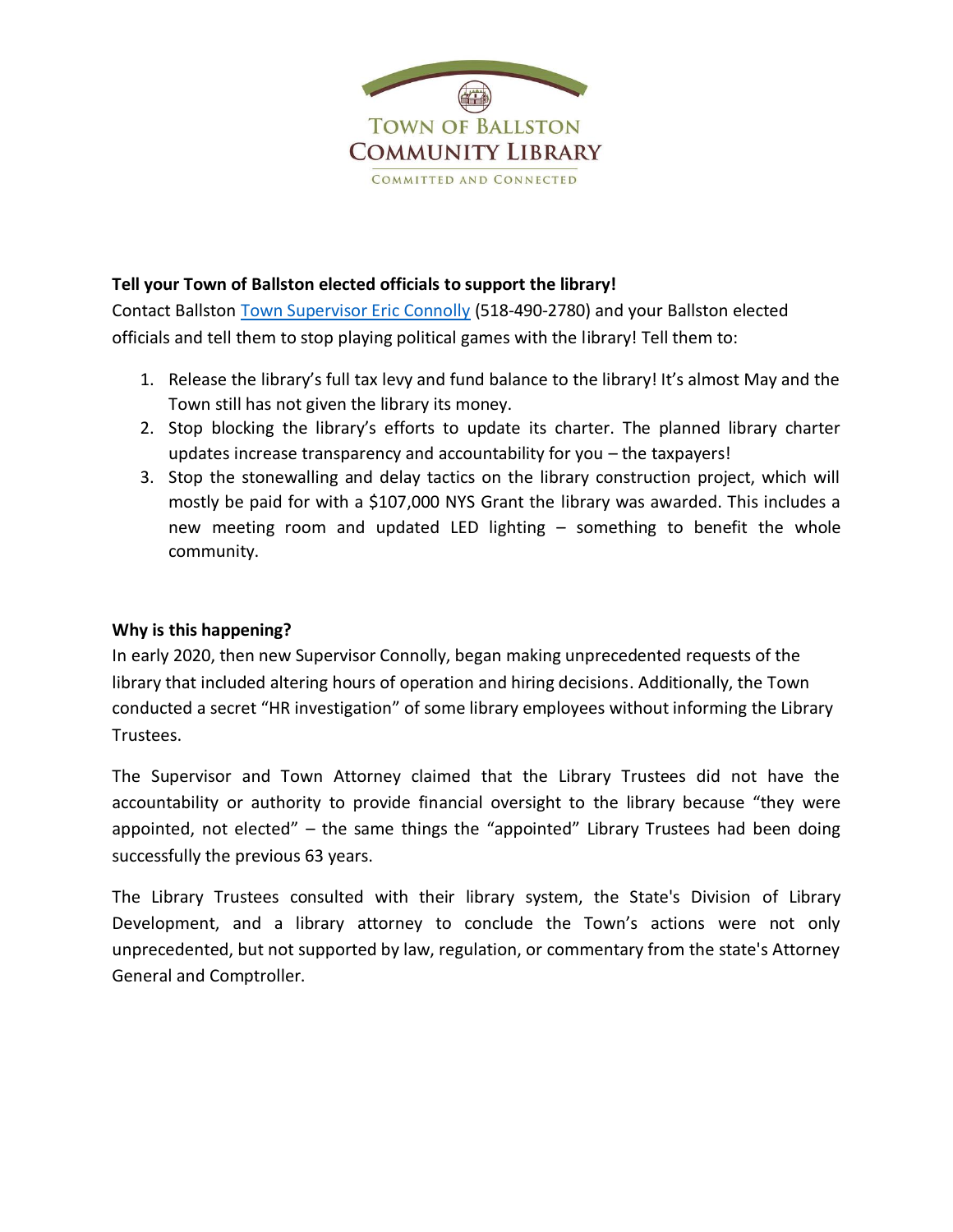# *When the Library declined the inappropriate demands, an ongoing pattern of retaliation began.*

- The Supervisor refused to include the library's motions in Town meetings.
- The Town refused to recognize and properly pay the new Library Director.
- The Town refused to process the invoices for the library's attorney.
- The Town refused to process invoices for the cleaning service the library retained during the pandemic.
- While at first agreeing to cooperate with the library in updating its charter to help increase transparency and accountability, Town officials suddenly and inexplicably changed their mind and sabotaged efforts with State Legislators to update our charter.
- The Library was awarded a \$107,000 NYS Grant for constructing a "Local History Room" and updating LED lighting. When informed of the library's action in retaining a construction firm in November 2021, Town Officials had no objection. Then, months after they were initially informed, they suddenly claimed the library did not have the authority to do this. Now the Town is proposing to hire a second engineering firm for \$20,000 to oversee the library's engineering firm and contractor -- and the Town wants to take the \$20,000 from the library's funds. This is an unnecessary waste of taxpayer money. Due to the Town's stalling and refusal to cooperate, we have had to postpone the project and we may end up losing the grant. **This is a \$107,000 grant to benefit the taxpayers of Ballston, and the Town administration is putting it at risk by playing political games.**

## **What are the facts?**

The library is a separate legal entity from the Town, supported by its own taxing district (which you see as a separate line item on your tax bill, if you live outside the Village). It is not a department of the town and library employees are not town employees. The library is chartered by the NYS Department of Education and, per Library Law, **the Library Board of Trustees has sole responsibility for overseeing operations including hiring, personnel, budgeting, procurement, and financial oversight.** This is how the library has operated since it was chartered in 1957. By law, the library should not have to ask for the Town's "permission" to access the library's funds.

Your Library Board of Trustees operates in compliance with the law, is fully transparent and is a non-partisan body. We have successfully partnered with Town administrations of both parties up until 2020.

None of the Town's actions or decisions have been part of public discussion or debate. This has all been done behind closed doors. Does the full Town Board support the actions directed at the library? We, the Library Trustees, have no idea because none of it has been transparent.